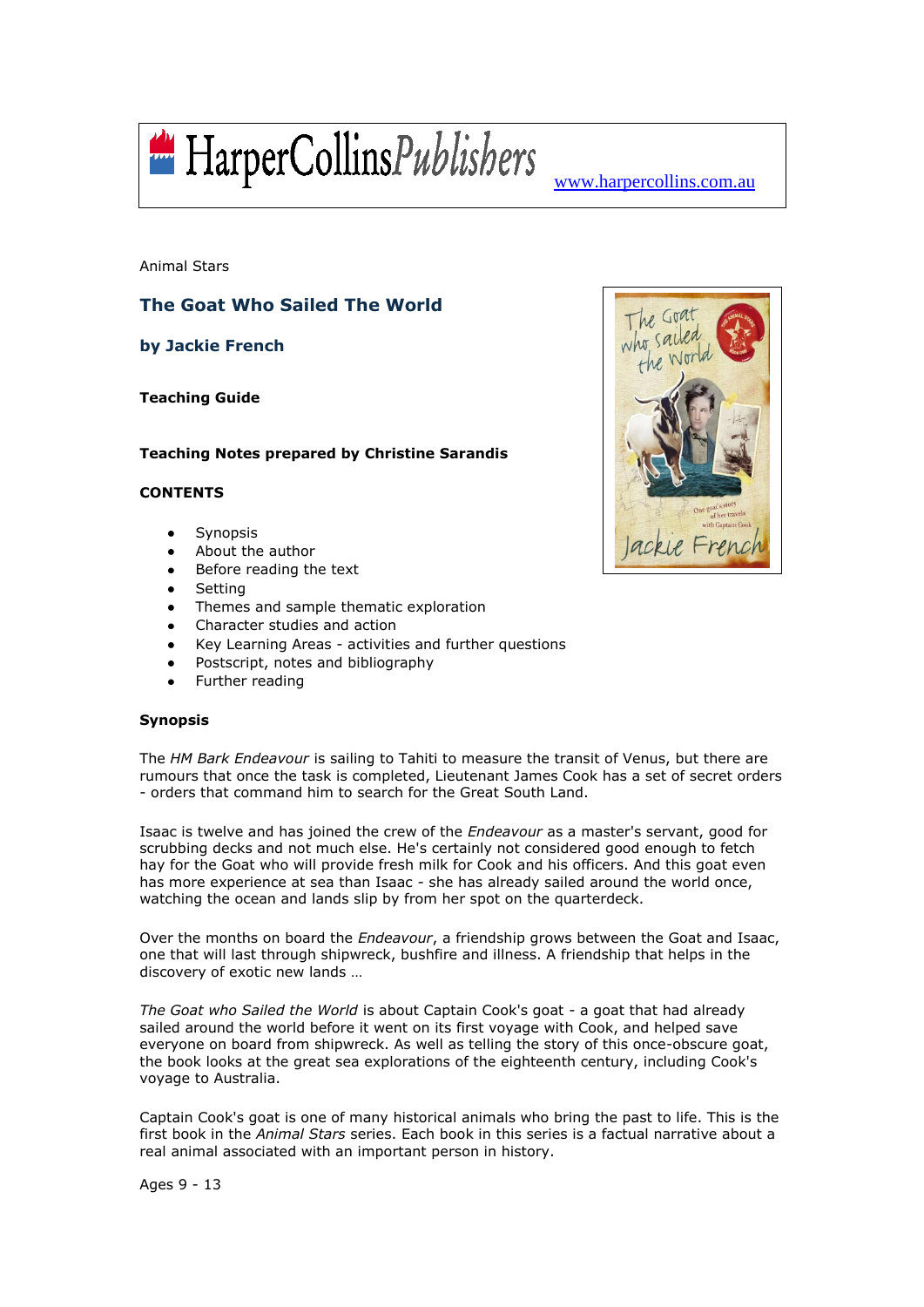#### *About the author*

Jackie French is a full-time writer who lives in rural New South Wales. Jackie writes fiction and non-fiction for children and adults, and has columns in the print media. Jackie is regarded as one of Australia's most popular children's authors. Her books for children include: *Rain Stones*, shortlisted for the Children's Book Council Children's Book of the Year Award for Younger Readers, 1991; *Walking the Boundaries*, a Notable Book in the CBC Awards, 1994; and *Somewhere Around the Corner*, an Honour Book in the CBC Awards, 1995. *Hitler's Daughter* won the CBC Younger Readers Award in 2000 and a UK National Literacy Association WOW! Award in 2001. *How to Guzzle Your Garden* was also shortlisted for the 2000 CBC Eve Pownall Award for Information Books and in 2002 Jackie won the ACT Book of the Year Award for In the Blood. In 2003, *Diary of a Wombat* was named an Honour Book in the CBC Awards and winner of the 2002 NielsenBookData/Australian Booksellers Association Book of the Year - the only children's book ever to have won such an award. It also won a host of awards overseas. More recently, in 2005 *To the Moon and Back*, which Jackie co-wrote with her husband, Bryan Sullivan, won the CBC Eve Pownall Award for Information Books. *Tom Appleby, Convict Boy*, *My Dad the Dragon*, *Pete the Sheep* and most recently *They Came on Viking Ships* were also named Notable Books. Jackie writes for all ages - from picture books to adult fiction - and across all genres - from humour and history to science fiction. At last mention, she estimated that she has now written over 120 books.

## **Before reading the text**

- Read the blurb and discuss the students' prior knowledge and understanding of Captain James Cook, his voyage, and the HM Bark *Endeavour*.
- Discuss the book's title. Do any of the students have theories on why the author chose this title?
- Has anyone heard stories about the Goat who travelled on the *Endeavour*?
- View the map at the front of the book and discuss the route travelled, the Goat's references to grass and any other markings of interest.
- Look at the cross-section illustration of the H.M. Bark *Endeavour* and discuss the ship's various attributes.
- What do we know about the Goat and Isaac after reading the blurb?

## **Setting**

Royal Dockyard, Deptford, England, HM Bark *Endeavour*, Plymouth, Funchal, Madeira, Rio, Tierra del Fuego, Tahiti, New Zealand, New Holland (later known as Australia), Timor, Batavia, Princes Island, Cape Town, Table Bay, Dover.

#### **Themes and discussion points**

Transit of Venus, exploration, discovery, survival, life at sea, dangers at sea: shipwrecks, storms, piracy, enemy cannons, rocks, reefs, sandbanks, wreckers; the human spirit, growing up, courage, friendship, health and diet, ships, adventure, navigation, hardship, monotony, boredom, loneliness

#### **Sample thematic exploration**

#### **Aims of the voyage**

#### *1. Transit of Venus*

The initial aim of Captain Cook's voyage was to measure the transit of Venus. Unfortunately, when the measurements took place in Tahiti, there was much disagreement amongst the men about the results. Isaac expressed his disappointment and worried that the whole voyage would be seen as a disaster and a waste of time. He also worried that they would simply return to England having failed in their task.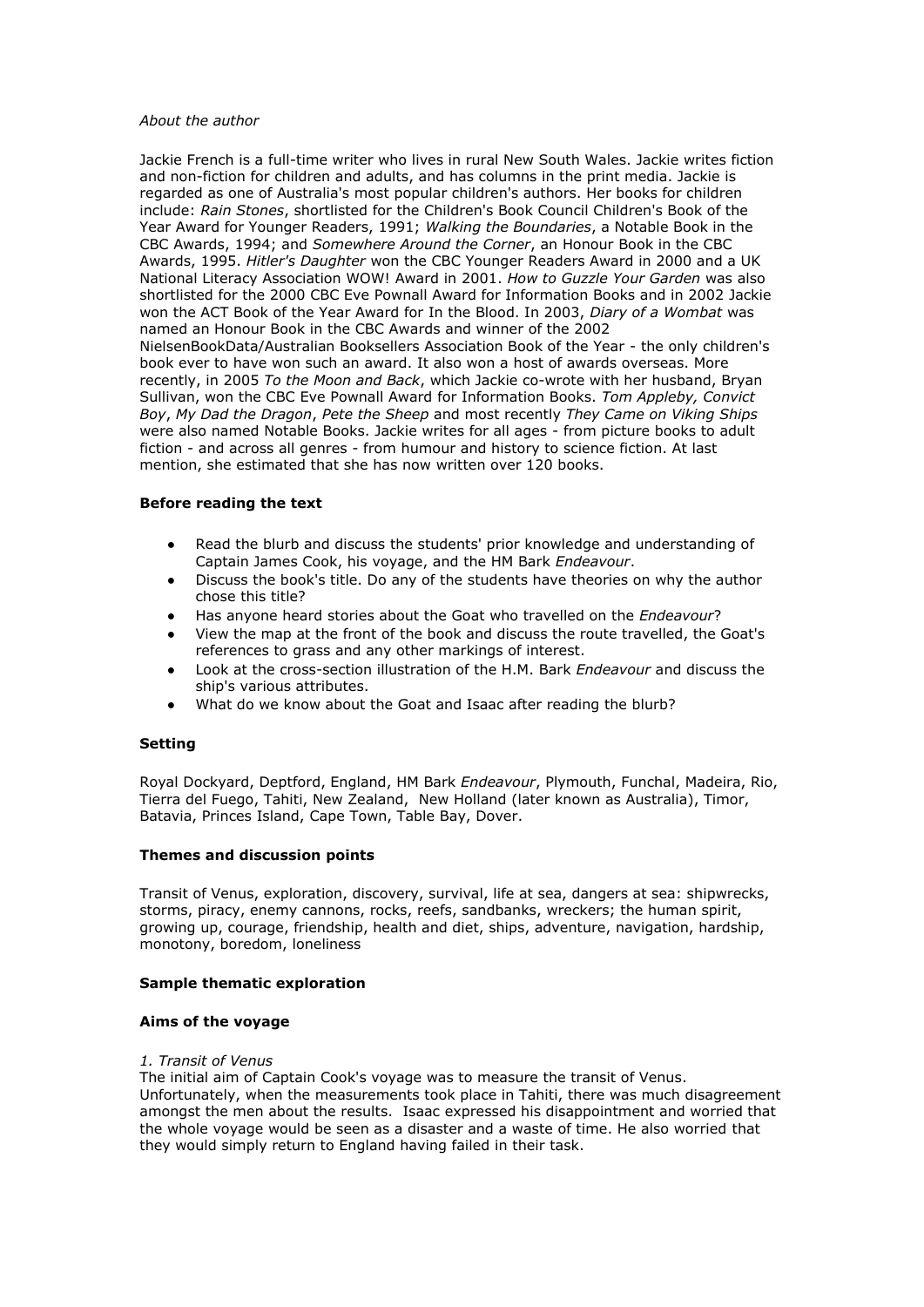Students could further research this event through the following links which include excerpts from Cook's diaries and information on the 2004 transit of Venus. <http://www.abc.net.au/catalyst/stories/s1123898.htm> [http://sunearth.gsfc.nasa.gov/sunearthday/2004/index\\_vthome.htm](http://sunearth.gsfc.nasa.gov/sunearthday/2004/index_vthome.htm) <http://www.transitofvenus.org/>

## *2. Search for the Great South Land*

After the failure to measure the transit of Venus accurately, the Captain's new orders were to sail south in search of the Great South Land. If after they reached latitude forty degrees, the land had not been found, they were to head to New Zealand and map the land before heading home to England. Cook successfully mapped the coast of New Zealand, proving that it was two islands. During the voyage, the Captain and his crew also chartered and mapped more land than any other ship before them.

## **Friendship**

Isaac's experience as the youngest crew member on the HM Bark *Endeavour* was softened by his companionship with the Goat and also with Jonathon. Find examples that demonstrate the relationship between Isaac and the Goat and also between Isaac and Jonathon. Describe Isaac's final parting with his friend as Jonathon lay dying (p. 189) and with the Goat, when they eventually reached Dover (pp. 195-196).

#### **Character studies and action**

Divide the students into small groups to investigate the characters in the book.

- Why do you think the author chose to write the story from the perspective of the Goat and Isaac? How did their interpretation of events vary and compliment one another?
- Experiment with writing one of the events in the story from another character's perspective.
- Members of the expedition and crew There were many skilled people on the *Endeavour*. Investigate and describe some of the roles such as that of a surveyor, botanical artist, sailmaker, cook, navigator or surgeon. Discuss which of these roles exist today and what sort of training and career path would be available in these fields. Also investigate the role of a master's servant - consider the chores, the sort of life they led and their chances of advancement. Alternatively, students could also research the role of other characters such as officers, and deck-hands, or more specifically, Joseph Banks, James Cook or Mr Green.

## **The Goat**

- After reading these pages, list all you know and understand about the Goat and  $\bullet$ her personality. Pp. 1-5, 8
- Investigate the Goat's famous past she'd sailed around the world on the *Dolphin* with Captain Wallis.
- Draw up a chart to compare how the Goat felt about life on the land and life at sea. Pp. 12-13
- Discuss the Goat's first encounter with Captain Cook. pp. 14-15
- How did the Goat show that she was boss? pp. 14-15
- Isaac knew that the Goat 'won' when she met Joseph Banks' greyhounds. What did he mean? p. 19
- What caused the loss of one of the Goat's kids and how was it returned to her? Pp. 30-31
- Discuss the chapter in which the Goat's kids are taken away and slaughtered. Describe the Goat's feelings. Pp. 39-42
- Why did the Goat decide to trust Isaac and allow him to milk and care for her?
- How are Isaac and the Goat alike? P.49
- What was the Goat's response when Isaac was absent for a day and then returned to milk her one evening? P.63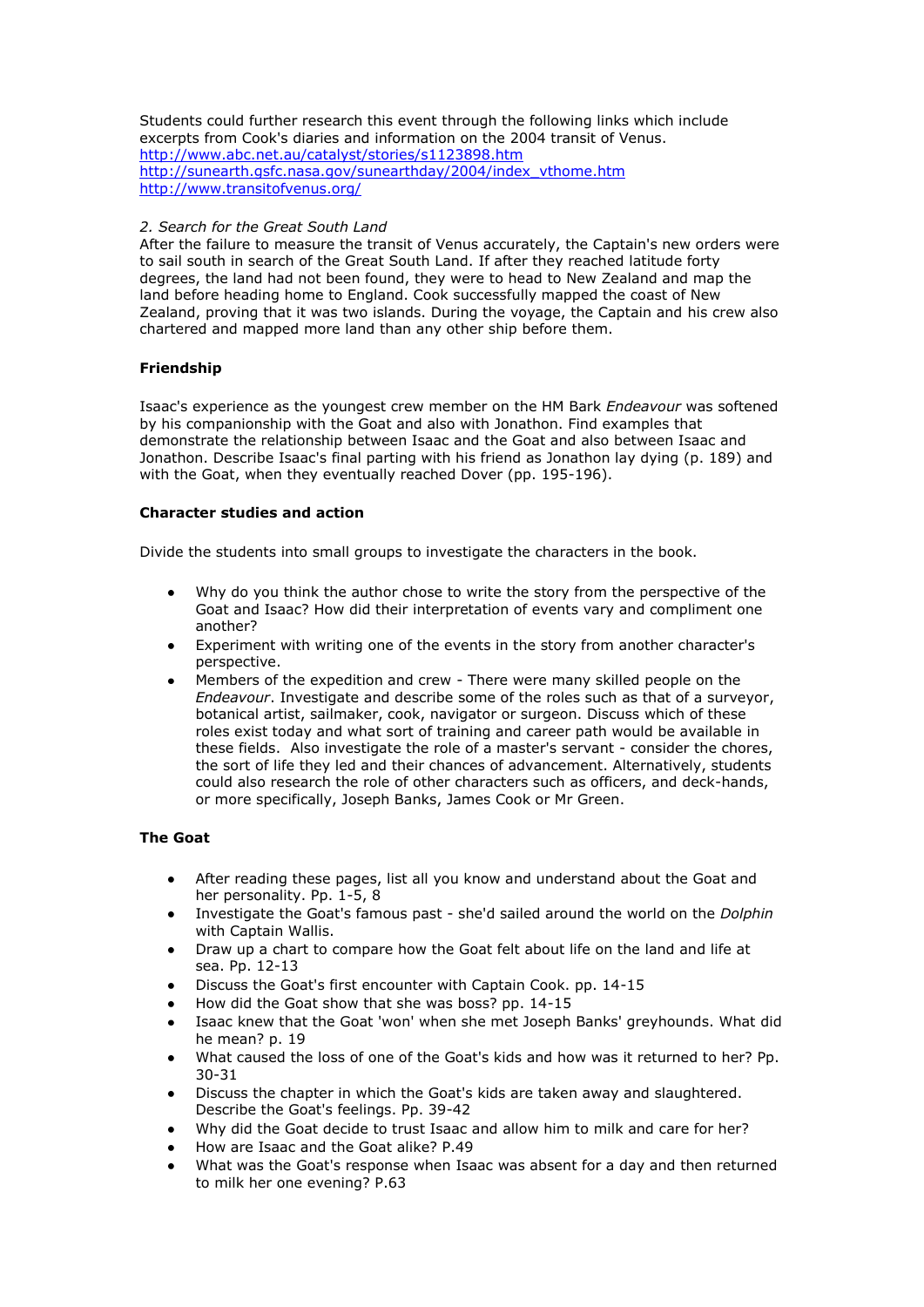- Discuss the Goat's insistence that 'the Boy' and the ship are hers? Pp. 60-61, 69
- She went ashore for the first time on 18th June, 1770. How long had she been on board prior to this and how did she generally feel about life onboard?
- What near disaster occurred when she was tethered on land and what was the cause? Pp. 165, 168-169, 171-173, 175-176
- Why was the Goat so highly prized and well treated?
- On a number of occasions when stores were extremely low, Isaac noted that the Goat was the *only* crew member eating well. Discuss. P. 180
- At the end of the novel, the Goat was described as the 'talisman' for the ship. What are talismans and how are they significant? Discuss. P. 192 (Definitions: An object marked with magic signs and believed to confer on its bearer supernatural powers or protection. Something that apparently has magic power. An object carried for protection or other goals that has been charged for that purpose. Examples are gemstones, shells, drawings and virtually any small object that one may carry.) Discuss other examples of talismans in society or books such as *The Deltora Quest* Series by Emily Rodda.
- At the end of the voyage, what did the Goat's future hold? Discuss. Pp. 192-193, 195-196, 198-199. Do you think this was a fitting end considering the service she provided and the lives she nurtured during the voyage?

# **Isaac Manley**

- 12 years old, master's servant on the *Endeavour*
- He was born into a manor house but as one of a large family, his father was not wealthy enough to buy him an army commission.
- Coming from a good home and with an education, Isaac's chances of promotion were good.
- He was the youngest crew member.
- His dreams of adventure and discovery don't match the reality of on-board life but he is forever optimistic about the adventures before him. What were his dreams for the future and how well were they realized? Pp. 148, 203-204
- Discuss his sense of self and the struggles he has with his role on pp. 8-11 e.g. He initially considers himself not good enough to take hay to the Goat. Compare this with his maturity and achievements at the end of the novel.
- Describe Isaac's role in saving one of the Goat's kids during the storm. What risk did he take by his actions? How did the Captain respond? Pp. 30-31.
- Isaac was asked to report to the butcher to kill one of the kid's for the captain and gentlemen's dinner. How did he feel about this, despite his farming experience? Pp. 35, 38
- Isaac was distressed by the killing of the kids. To what did he relate the Goat's bleating when the kids are taken away from her? Pp. 44
- The death of the kids brings Isaac's loneliness to the surface why did he try and bury these feelings? P.44
- Initially, why did he feel bad that the Goat trusted him?
- Of what is Isaac reminded when he milks the Goat? Pp. 50-51
- How did Isaac become the Goat Boy and how well did he carry out or exceed his duties? Pp.52-53
- What led to Isaac's promotion to master's mate and quartermaster? Pp.54, 57-59
- Which unusual ceremony did Isaac experience as the ship crossed the equator? P. 61
- Apart from caring for the Goat, how did Isaac begin to fill his time after the ship left Tahiti?
- Isaac overheard Captain Cook telling the Goat about his plans for the voyage. Pp. 119-121. Of what did Cook dream? How did this compare with Isaac's own dreams for the future?
- Isaac finally had a place named after him. For a question about this, please refer to the SOSE section of these notes and for further information see notes at the back of the text and . Pp. 138, 204
- Generally an optimist, when did Isaac really start to contemplate his own death? Pp. 148, 154-156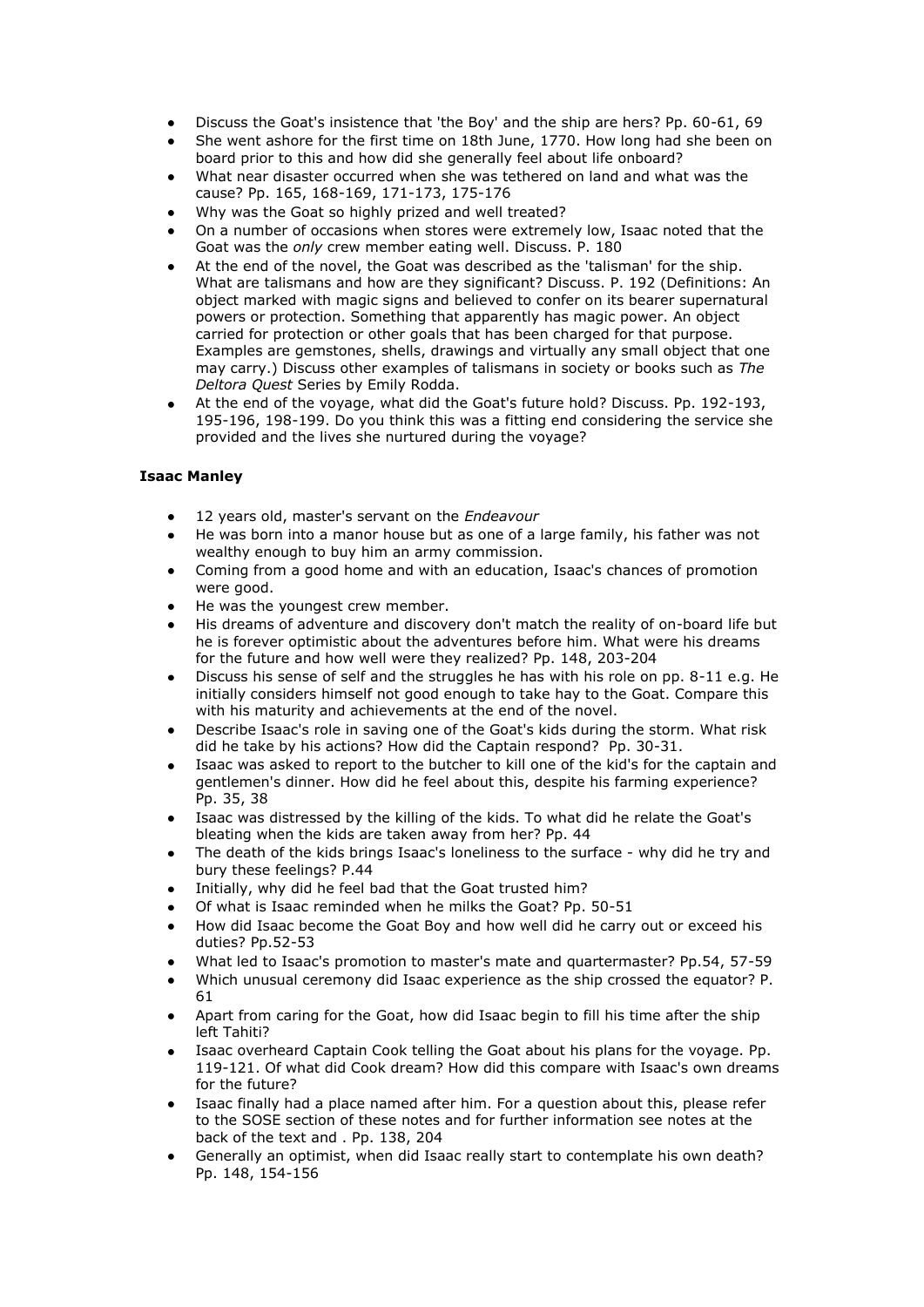- Batavia was very different from what Isaac had expected. Why was it so important  $\bullet$ for the *Endeavour* to dock there and what were the repercussions? How did Isaac's image of Batavia prior to visiting it vary from the harsh reality?
- What possibly saved Isaac from the sickness which killed so many of the crew, including his best friend, Jonathon? Pp. 182-185
- Which circumstances led to Isaac's promotion to the position of midshipman? Pp. 189-190
- Read the section of the notes at the back of the text on the life of Isaac George Manley and compare his future with Isaac's dreams as expressed in the novel. Pp. 203-204

## **Captain James Cook**

- Surveyor
- Son of a Yorkshire labourer
- What did we learn about him after Isaac rescued one of the Goat's kids? Pp. 31-32
- Unlike 'gentleman' commanders he took his men's health and well-being as his personal concern and this included providing them with as good a diet as possible. In fact, he was obsessed with the health of his men. Pp. 68, 153
- From reading the story and other information in books and on the web, what kind of man was James Cook?
- How did Captain Cook reward those he first sighted land? Pp. 98, 118, 143, 153
- A few times he resorted to killing natives when his crew and officers were in need of food and water. He later realized his mistake. Discuss Pp. 102, 106, 108-109
- Why did Captain Cook rename Stingray Bay? P. 137 Investigate the area known as Botany Bay in NSW as it is today.
- How good an explorer was Cook? List the problems and difficulties Cook had to face on this journey. You could read other accounts of his journey to add to this list. Decide which of these problems and difficulties could have been planned for and therefore eased, if not overcome.

## **Joseph Banks**

- Botanist
- He funded much of the expedition.
- He looked for new plants and animals in Tahiti and throughout the journey.
- He was accompanied by his scientific library and his four assistants the Swedish naturalist, Solander, the secretary and draughtsman, Sporing, and the botanical artists, Buchan and Parkinson. He was also accompanied by his personal musician and his two greyhounds.
- Two of his servants died during an expedition on Tierra del Fuego. Isaac contemplated Banks' lack of remorse. Why do you think Banks was like this and what does it reveal about him?
- His power was greater than the Captain's. Why?
- How did he cause a near disaster? Pp. 171-174
- After reading the book and making reference to web links at the end of these notes, describe the predominant characteristics of Joseph Banks. What sort of a person was he?

## **Mr Green**

- Astronomer
- Employed to measure the 'transit of Venus' the main reason for the voyage
- Why was it important for scientists to work out the distance between Venus, the Earth and the Sun? pp. 18-19
- How would this discovery aid explorers?
- Investigate the transit of Venus further; see web links in **activities and further questions** section.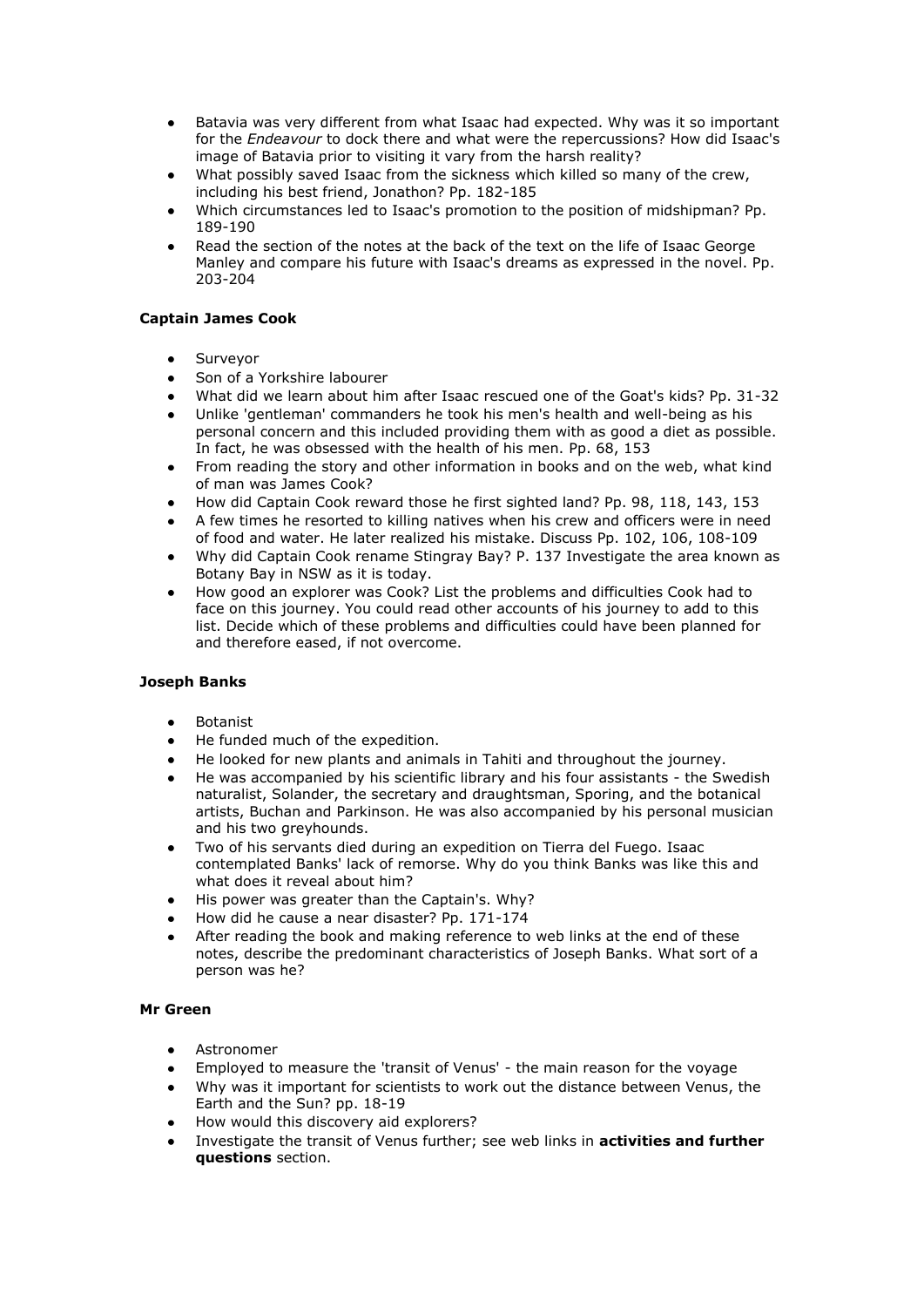# **Jonathon Monkhouse**

- Midshipman
- Friend to Isaac
- He is self-educated and dreams of returning to New Holland to live and farm. Pp. 134-135
- What action did Jonathon suggest in order to repair the damaged ship? P. 161
- Describe the circumstances surrounding Jonathon's death and the part Isaac played in supporting his friend at the end. Pp. 188-189

## **Cookie Thompson**

- One-handed cook
- Unlike many naval cooks of the day, he took care with the food preparation.

## **Natives**

- On a number of different occasions, native people were either killed or injured by Cook or members of his crew. What led to this and how might it have been avoided? Pp. 102, 106, 108-109
- At Endeavour River, despite the fact that they were insulted and shot at, the native people did not attack Cooks' crew. Discuss. Pp. 177-178
- Understanding the impact of Europeans discuss and identify ways in which European settlement impacted on the lifestyle and welfare of the native people in the areas visited by the ship; What does this tell us about the ways in which early Europeans viewed indigenous people, their ways of life and their environment?

## **Animals on board ship**

- The only role for sheep and cattle on board was dinner. Discuss. P. 30
- Joseph Banks' greyhounds what sort of a life would they have had on board ship?

## **Key Learning Areas - Activities and further questions**

## **Mathematics**

Compile a timeline of significant dates found in the book. Record each date and explain what happened on each one during the voyage.

## **English**

- Mapping main ideas Ask the students to suggest what they consider to be the main ideas of each chapter. Provide details to support this. Use this information to produce a mind or concept map.
- Chose and read one of the titles in the *My Story* series. These books take a period in history and through the eyes of a real individual, who lived at the time, tell the story of the events in diary format. Write a book report to share with the class.
- Establish word banks to be extended as you read using some of the following headings: work, locations, dates, disasters, health etc. use these words to create a word find, a crossword or a poem.

## **SOSE**

Research some of the places the HM Bark *Endeavour* and her crew visited. What are they like today? Students could give a short oral presentation on their chosen location. Alternatively, they could study port cities and the trade and life of these places.

<http://www.tahiti.com/>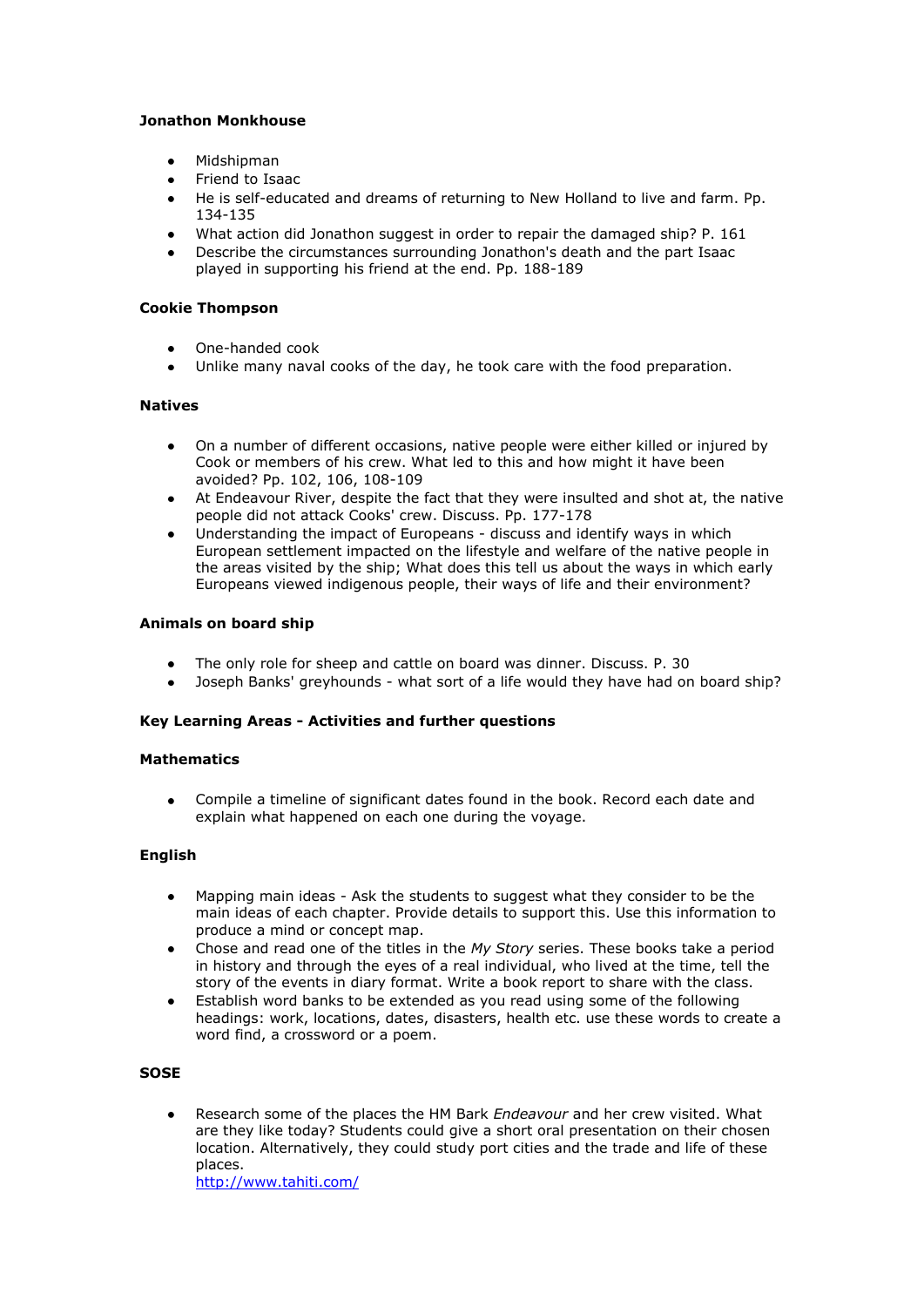<http://www.madeira-web.com/PagesUK/where-uk.html> <http://www.macalester.edu/courses/GEOG61/chad/history.htm> [http://en.wikipedia.org/wiki/Category:Port\\_cities](http://en.wikipedia.org/wiki/Category:Port_cities)

- Place names research the naming of some well-know places in your local area such as parks and monuments.
- Trace the routes the *Endeavour* travelled.
- Ask students to draw up a grid listing the places and reasons that the *Endeavour* went ashore throughout the novel. E.g. To replenish food and water, to get fresh grass for the Goat, to trade with the natives, to collect botanical specimens, to repair the boat etc. Pp. 109, 114
- List the reasons that the crew of the *Endeavour* was so worried about running aground amongst the reefs of the coast. Pp. 146-147
- After she hit a reef, the *Endeavour* was badly damaged. How did Cook instruct his crew to deal with this crisis and whose suggestion for action eventually saved the ship and many of her crew? Pp. 150-151, 160-161
- Historical fiction Although based on real periods in history, this book is clearly a fictionalized account of the events of the time. What do you believe to be the purpose of historical fiction? Research one of the major historical events referred to in the book and then create a project of your choice such as a written or illustrated report or an artistic representation of your findings. How can historical fiction add to our understanding of a person's life or a period of history? Discuss why you think it is important for historical events such as these to be made known. What lessons can we learn for the future from these stories?
- Exploring identity To highlight the extent to which we as Australians are an immigrant culture, ask students: "How many of you are immigrants?" Ask students to share their stories. Discuss incidents between the Europeans and native people in the story. What do these reveal about the cultural differences each society?
- Investigate the hierarchy of the crew on an explorer ship such as the one on which Isaac traveled.
- Investigate some of the plant specimens collected by Joseph Banks and his assistants.
- Make a list of the supplies needed for a week's camping trip to an isolated location. There is no food, shelter or fresh drinking water to be found in this isolated location. Write up a journal to describe what you took and how you spent your time there. Compare these with the ship's requirements for the three year voyage. Read about the ship's stores on Pp. 16-17

# **Health**

- Diet and scurvy Captain Cook believed scurvy was caused by a lack of fresh food and he was determined that none of his crew would succumb to it. Generally, one third of a ship's crew was likely to die from scurvy before the end of a voyage. Amazingly, at the end of the journey, not one of Cook's crew had died from this. In order to avoid contracting it, Cook provided his crew and officers with as much fresh food as possible. This was supplemented by a mixture made from boiled essences of lemons or oranges. In fact, the food provided was better than many of the crew had eaten before and consisted of meat, sauerkraut, and gruel made from biscuits and vegetables and a bit of cheese. Unfortunately the biscuits were often impregnated with weevils and their droppings but this only added to the protein needs required when food stores were low. Water was rationed for all crew and animals. Only the Goat had as much as she wanted. Please see additional notes at the back of the text and a full definition of the disease at <http://en.wikipedia.org/wiki/Scurvy>
- Write a report on the causes, symptoms and cures for scurvy.
- Compile a list of the foods eaten by the ship's crew using the supplies they brought with them and those they collected or traded along the way.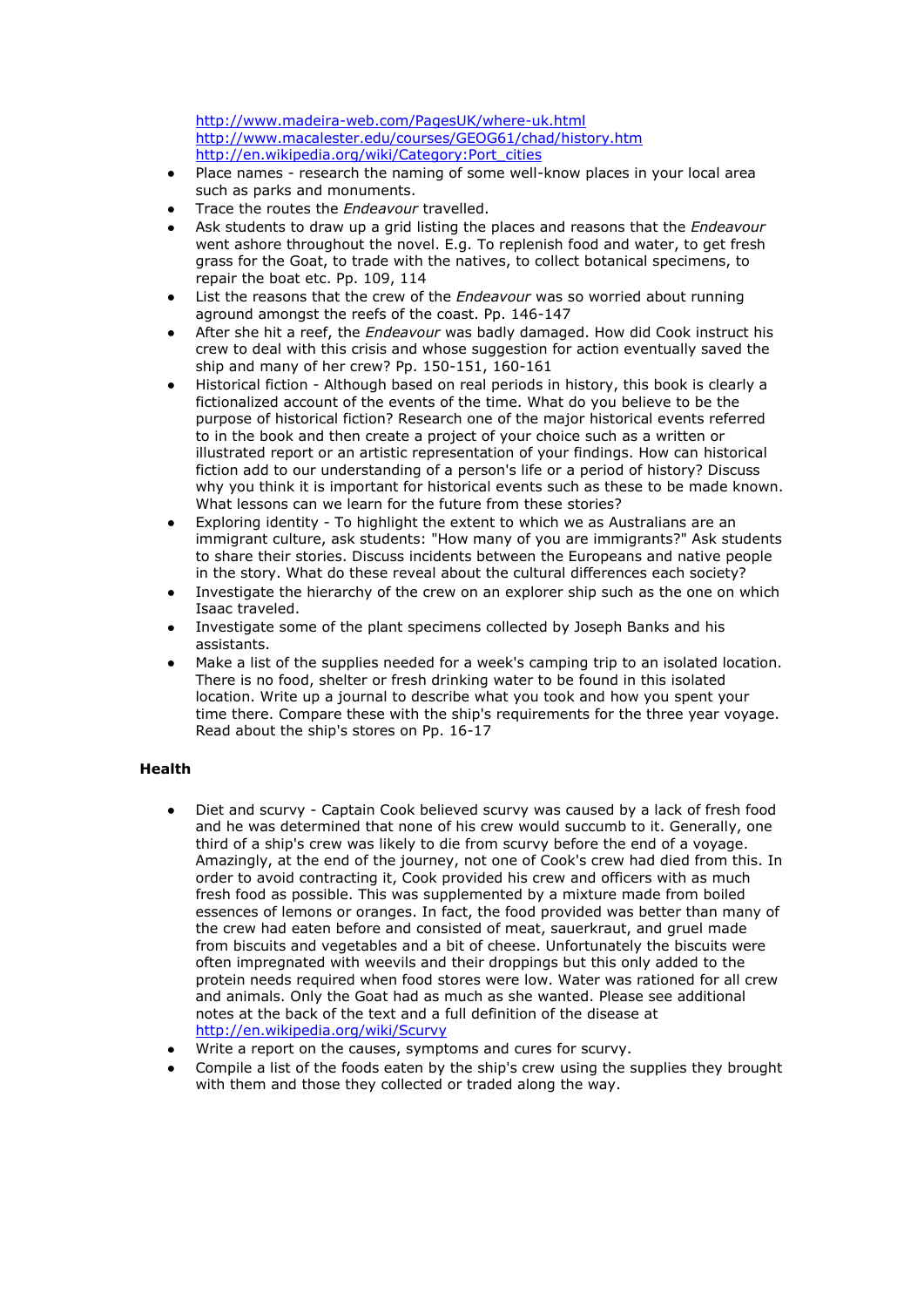# **Science**

- Navigation and a ship's instruments Explore some of the instruments and means of navigation used during the eighteenth century. [http://en.wikipedia.org/wiki/Celestial\\_navigation](http://en.wikipedia.org/wiki/Celestial_navigation)
- <http://www.europa.com/~telscope/binohist.txt> <http://inventors.about.com/library/inventors/bltelescope.htm>
- Surgeons what tools of trade and medicines were available to a ship's surgeon and what kind of training did they have? Investigate and create a class presentation. [http://images.google.com/images?svnum=10&hl=en&lr=&safe=off&q=medical+in](http://images.google.com/images?svnum=10&hl=en&lr=&safe=off&q=medical+instruments+eighteenth+century) [struments+eighteenth+century](http://images.google.com/images?svnum=10&hl=en&lr=&safe=off&q=medical+instruments+eighteenth+century)

## **The Arts**

- Using the Internet and libraries, students research photos or sketches of the places in the novel as they were in the late 1700s.
- Students choose a scene from the story to dramatise. E.g. the scene in which Captain Cook discusses his plans with the Goat.
- Cookie Thompson His kitchen was a humid cupboard Draw your impressions after reading the description on p. 37
- Draw or paint a cross-section of the HM Bark *Endeavour*, the view of the ship at sea or a scene of your choice.
- Imagine that you are a crew member of the *Endeavour*. Create log book or diary using browned, home made or rough-edged paper and write up some entries for various incidents on board ship.
- Construct a replica of the HM Bark *Endeavour* using found and other collage materials.
- Make a torn paper picture to illustrate the Goat and her pen on board the *Endeavour*. Students could also include Isaac on his milking stool or one of the comic scenes in which the Goat demonstrates her disapproval.
- Investigate the role of a botanical artist and look at some examples of botanical art. Try drawing a detailed illustration of a plant from your local environment. <http://www.botanicalartsocietyaustralia.com/> <http://www.jbanks.com/> <http://www.botanicalartists.com/>
- View some of the following images and then students paint their own interpretation  $\bullet$ of a character or scene from the story. [http://www.lansbergen.net/waarnemingen/gallery/albums/userpics/normal\\_endea](http://www.lansbergen.net/waarnemingen/gallery/albums/userpics/normal_endeavour%20kl.jpg) [vour%20kl.jpg](http://www.lansbergen.net/waarnemingen/gallery/albums/userpics/normal_endeavour%20kl.jpg) [http://science.nasa.gov/headlines/y2004/28may\\_cook.htm](http://science.nasa.gov/headlines/y2004/28may_cook.htm) <http://www.anbg.gov.au/biography/cook-james.html> <http://www.portrait.gov.au/content/news/articles/Cook/> <http://studbook.co.za/Society/Milch/images/milch3.jpg> <http://www.rbgkew.org.uk/heritage/people/images/banks.jpg>

## **Postscript, notes and bibliography**

This section contains a wealth of information and provides clarification on information in the text. Sharing this section with the students would arouse further class discussion and lead to other break-out projects to enhance the students' enjoyment of the text.

## **Cook's journals**

[http://southseas.nla.gov.au/index\\_voyaging.html](http://southseas.nla.gov.au/index_voyaging.html)

**Journal of the Captain Cook Society, published quarterly**

<http://www.captaincooksociety.com/>